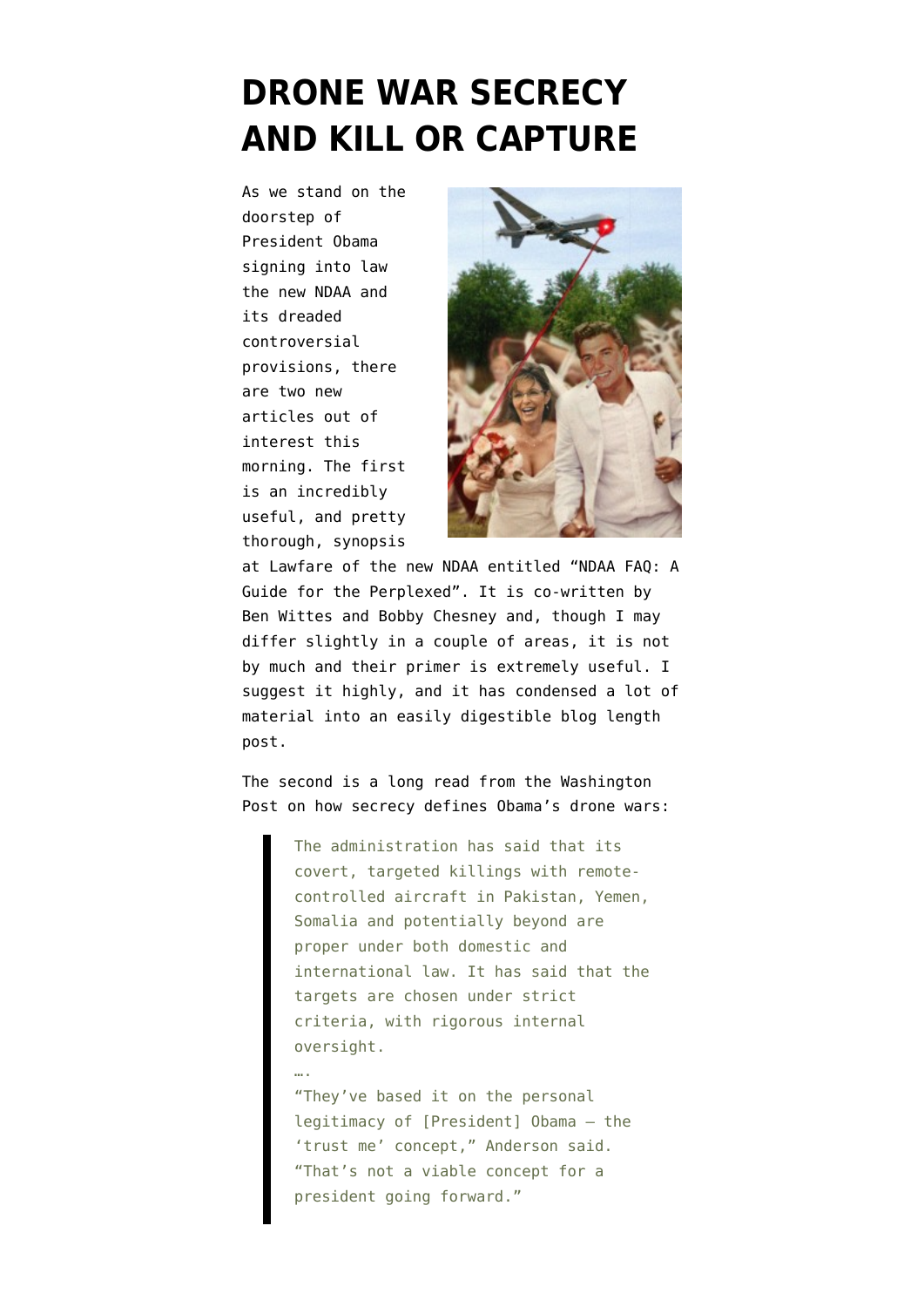The article goes on to state how the CIA, and the majority of voices in the White House, are fighting tooth and nail for continued utmost secrecy lest any of our enemies somehow discover we are blowing them to bits with our drones. This is, of course, entirely predictable, especially now that the former head of the CIA leads the military and the former military chief for the greater Af/Pak theater which has long been ground zero for the drone kill program, Petraeus, is the head of the CIA.

But then the Post piece brings up our old friend, the OLC:

> The Justice Department's Office of Legal Counsel has opposed the declassification of any portion of its opinion justifying the targeted killing of U.S. citizen Anwar al-Awlaki in Yemen this year. Awlaki, a propagandist for the Yemenbased al-Qaeda affiliate whom Obama identified as its "external operations" chief, was the first American known to have been the main target of a drone strike. While officials say they did not require special permission to kill him, the administration apparently felt it would be prudent to spell out its legal rationale.

….

Under domestic law, the administration considers all three to be covered by the Authorization for Use of Military Force that Congress passed days after the Sept. 11, 2001, attacks. In two key sentences that have no expiration date, the AUMF gives the president sole power to use "all necessary and appropriate force" against nations, groups or persons who committed or aided the attacks, and to prevent future attacks.

The CIA has separate legal authority to conduct counterterrorism operations under a secret presidential order, or finding, first signed by President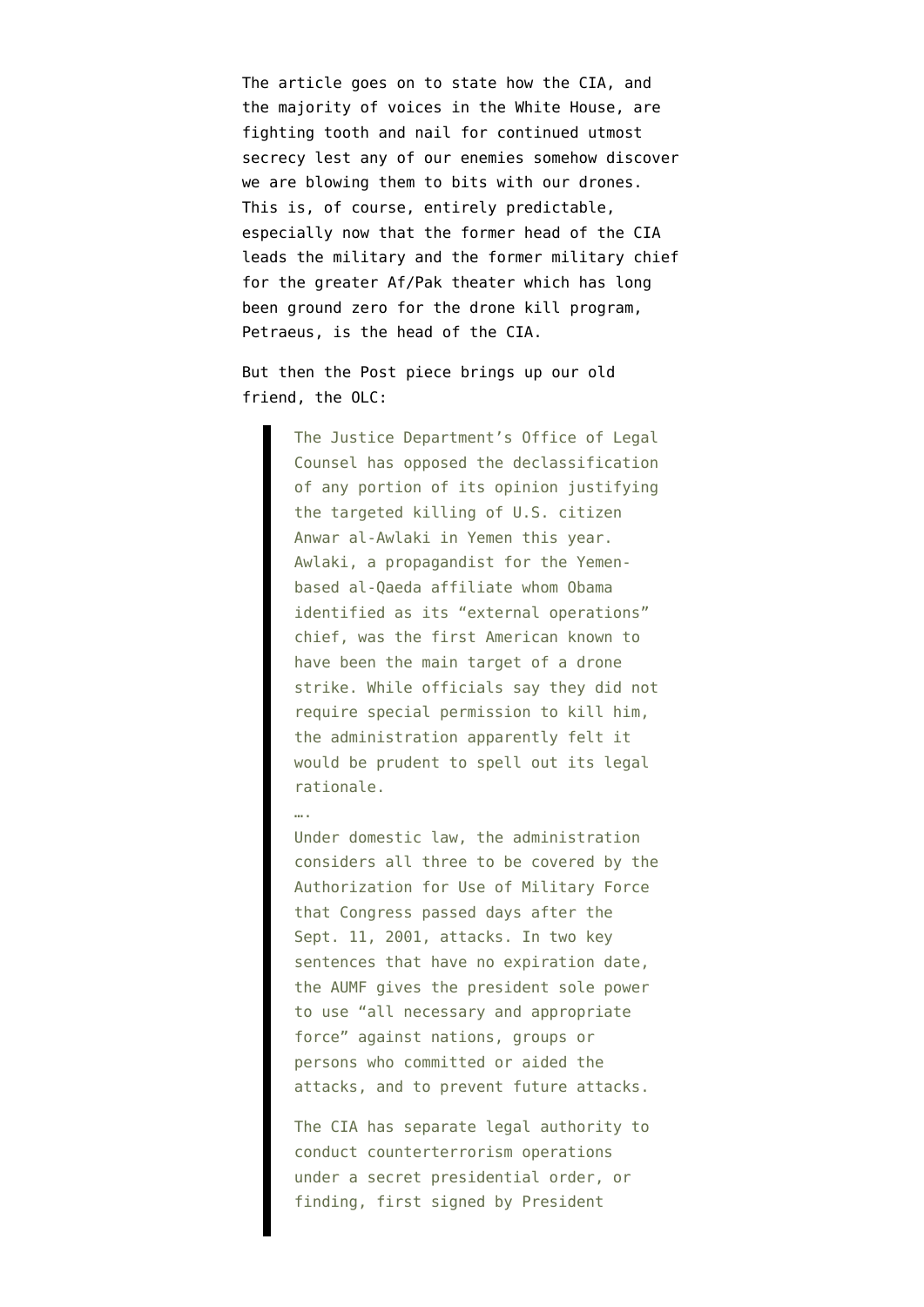Ronald Reagan more than two decades ago. In 1998, President Bill Clinton signed an amendment, called a Memorandum of Notification, overriding a long-standing ban on CIA assassinations overseas and allowing "lethal" counterterrorism actions against a short list of named targets, including Osama bin Laden and his top lieutenants. Killing was approved only if capture was not deemed "feasible."

A week after the Sept. 11 attacks, the Bush administration amended the finding again, dropping the list of named targets and the caveat on "feasible" capture.

"All of that conditional language was not included," said a former Bush administration official involved in those decisions. "This was straight-out legal authority. . . . By design, it was written as broadly as possible."

This brings us back to the notable [October 8,](http://www.nytimes.com/2011/10/09/world/middleeast/secret-us-memo-made-legal-case-to-kill-a-citizen.html?_r=1&emc=na&pagewanted=all) [2011 article by the New York Times' Charlie](http://www.nytimes.com/2011/10/09/world/middleeast/secret-us-memo-made-legal-case-to-kill-a-citizen.html?_r=1&emc=na&pagewanted=all) [Savage](http://www.nytimes.com/2011/10/09/world/middleeast/secret-us-memo-made-legal-case-to-kill-a-citizen.html?_r=1&emc=na&pagewanted=all) on his viewing of the Awlaki targeting memo relied on by the Obama White House for the extrajudicial execution of Anwar al-Awlaki. Marcy, at the time discussed the incongruity of the [collateral damage issue and the fact Samir](http://www.emptywheel.net/2011/10/08/how-can-samir-khan-be-collateral-damage-if-olc-memo-restricted-civilian-death/) [Khan was also a kill in the targeted Awlaki](http://www.emptywheel.net/2011/10/08/how-can-samir-khan-be-collateral-damage-if-olc-memo-restricted-civilian-death/) [strike](http://www.emptywheel.net/2011/10/08/how-can-samir-khan-be-collateral-damage-if-olc-memo-restricted-civilian-death/).

I would like to delve into a second, and equally misleading, meme that has been created by the self serving and inconsistent secret law Obama has geometrically expanded from the already deplorable Bush/Cheney policy set: the false dichotomy in the kill or capture element of the Awlaki kill targeting.

It has become an article of faith that Awlaki could neither have been brought to justice in Yemen nor, more importantly, captured in Yemen and brought to justice in an appropriate forum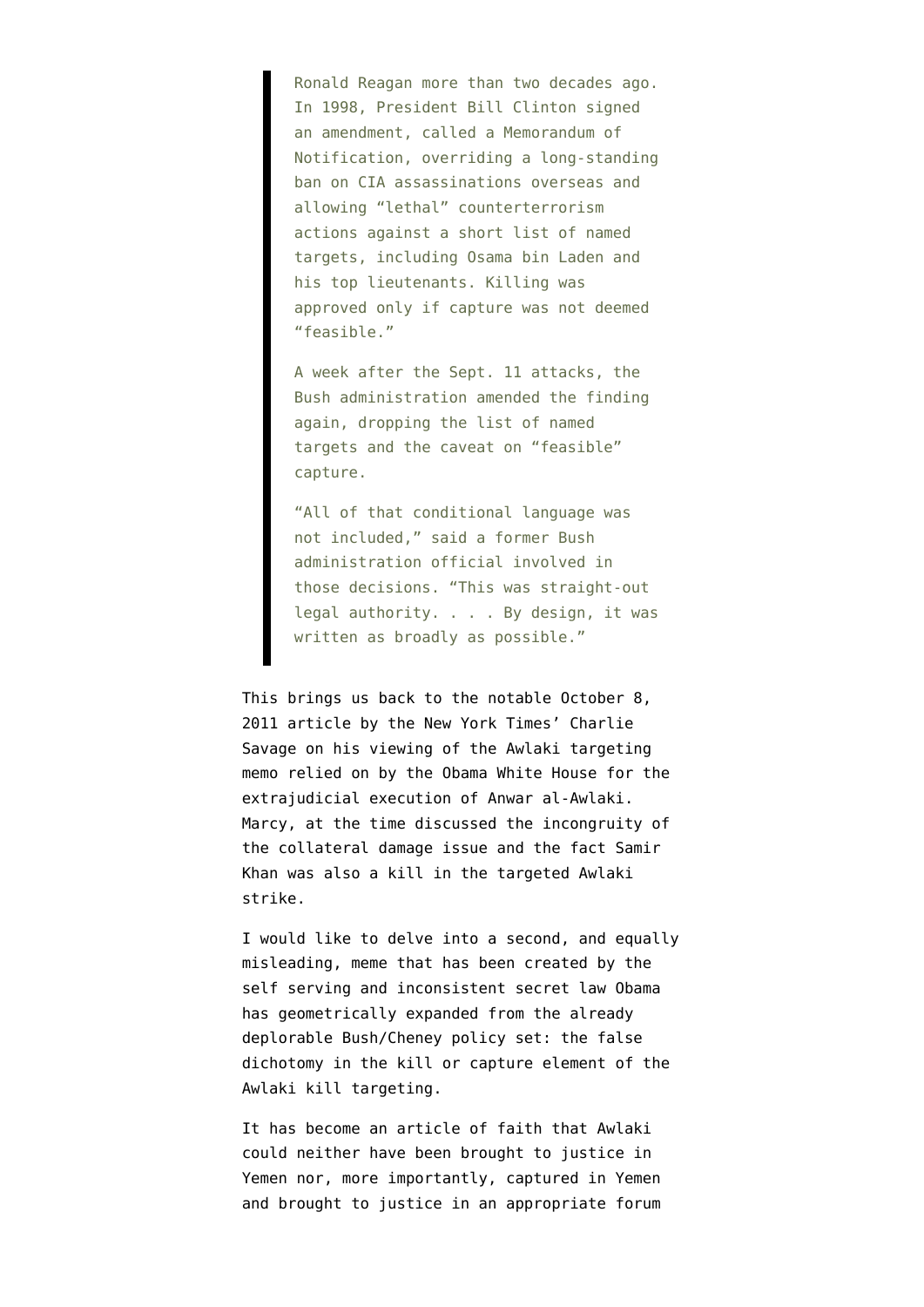by the United States. It has been a central point made in the press; here is the [New York](http://www.nytimes.com/2011/10/01/world/american-strike-on-american-target-revives-contentious-constitutional-issue.html?_r=1) [Time's Scott Shane](http://www.nytimes.com/2011/10/01/world/american-strike-on-american-target-revives-contentious-constitutional-issue.html?_r=1) in early October:

> The administration's legal argument in the case of Mr. Awlaki appeared to have three elements. First, he posed an imminent threat to the lives of Americans, having participated in plots to blow up a Detroit-bound airliner in 2009 and to bomb two cargo planes last year. Second, he was fighting alongside the enemy in the armed conflict with Al Qaeda. And finally, in the chaos of Yemen, there was no feasible way to arrest him. (emphasis added)

Shane was relying on Bobby Chesney, a University of Texas law professor, and granted an expert in the field who also is a principal at Lawfare Blog. It is the same meme propounded by not only other reporters, but by other leading experts. Here is [Ben Wittes in Lawfare](http://www.lawfareblog.com/2011/09/what-process-is-due/) stating the assumption as a given fact. Here is Jack Goldsmith (also of Lawfare) espousing the same in a [widely read Times Editorial.](http://www.nytimes.com/2011/10/01/opinion/a-just-act-of-war.html) Here is [Peter](http://www.washingtonpost.com/world/national-security/aulaqi-killing-reignites-debate-on-limits-of-executive-power/2011/09/30/gIQAx1bUAL_story.html?sub=AR) [Finn and the venerable Washington Post](http://www.washingtonpost.com/world/national-security/aulaqi-killing-reignites-debate-on-limits-of-executive-power/2011/09/30/gIQAx1bUAL_story.html?sub=AR) doing the same.

Just how does this meme set in and become the common wisdom and fact of such wise men (and I mean that term literally; these are smart people)? Because, of course, that is what the US government tells them, as well as us. With nothing but the self-serving, selective dribble leaking by the Administration of supposedly classified information, there is no specific factual basis from which to dissect the truth. And that is the way the Administration likes it; it always gets messy when citizens actually *know* what their government is doing in their name.

On the Awlaki targeted execution, it was not only desirable for people to believe the government's stated basis, it was critical. Because the house of cards falls otherwise without the necessity element, and it becomes no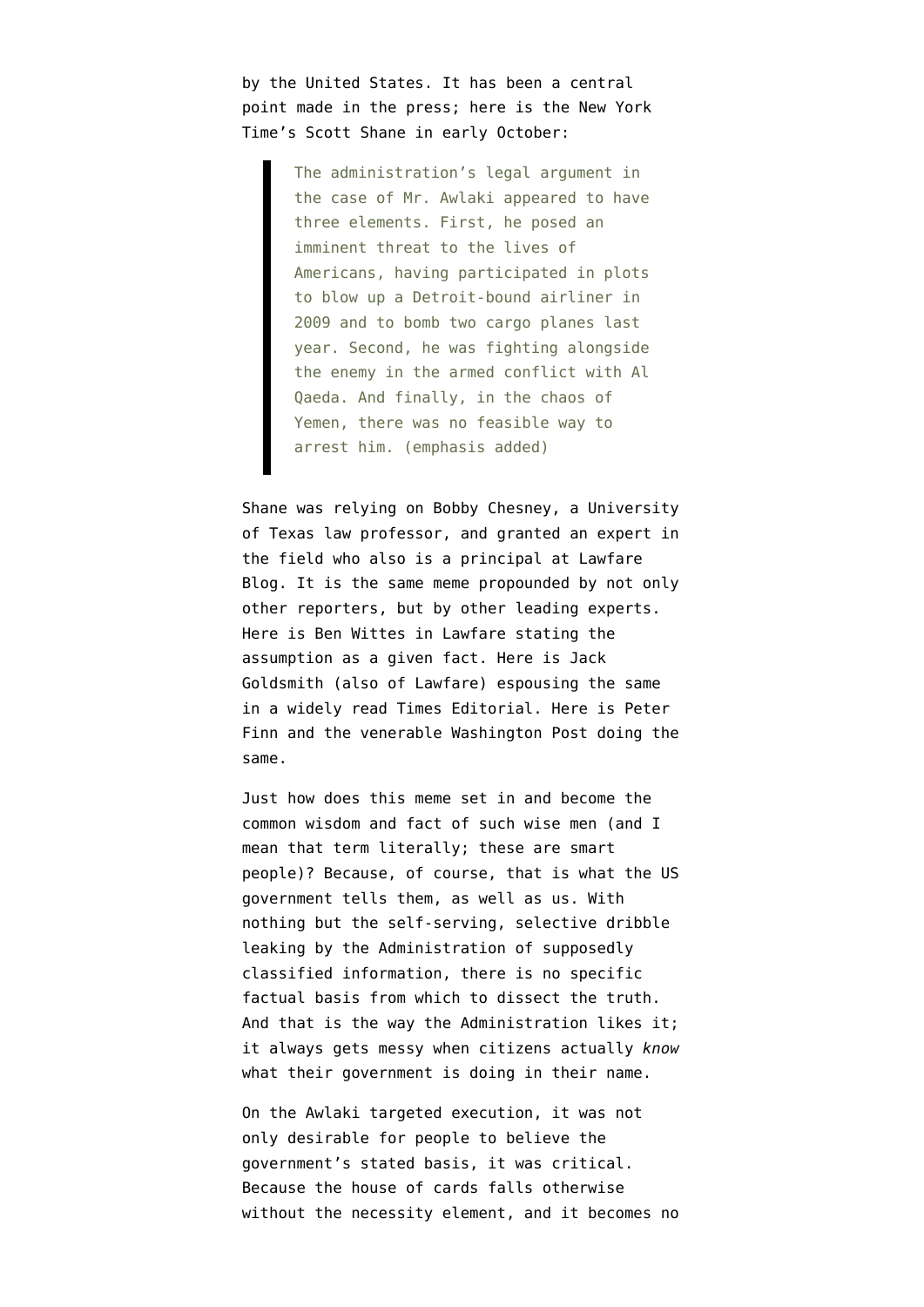more than a convenience kill wherein Mr. Obama was too lazy and hamstrung by his own political considerations to do otherwise. Here is how [Charlie Savage describes the predicate element](https://www.nytimes.com/2011/10/09/world/middleeast/secret-us-memo-made-legal-case-to-kill-a-citizen.html?emc=na&pagewanted=all) in the Awlaki OLC memo in his, so far, seminal report:

> The Obama administration's secret legal memorandum that opened the door to the killing of Anwar al-Awlaki, the American-born radical Muslim cleric hiding in Yemen, found that it would be lawful only if it were not feasible to take him alive, according to people who have read the document.

The [OLC] lawyers were also told that capturing him alive among hostile armed allies might not be feasible if and when he were located. (emphasis added)

…

In fairness to Mr. Savage, he more than touches on the import of the issue by including a question from Samir Khan's father:

> "Was this style of execution the only solution?" the Khan family asked in its statement. "Why couldn't there have been a capture and trial?"

## And Charlie himself posits the following:

The memorandum is said to declare that in the case of a citizen, it is legally required to capture the militant if feasible — raising a question: was capturing Mr. Awlaki in fact feasible?

It is possible that officials decided last month that it was not feasible to attempt to capture him because of factors like the risk it could pose to American commandos and the diplomatic problems that could arise from putting ground forces on Yemeni soil. Still, the raid on Osama bin Laden's compound in Pakistan demonstrates that officials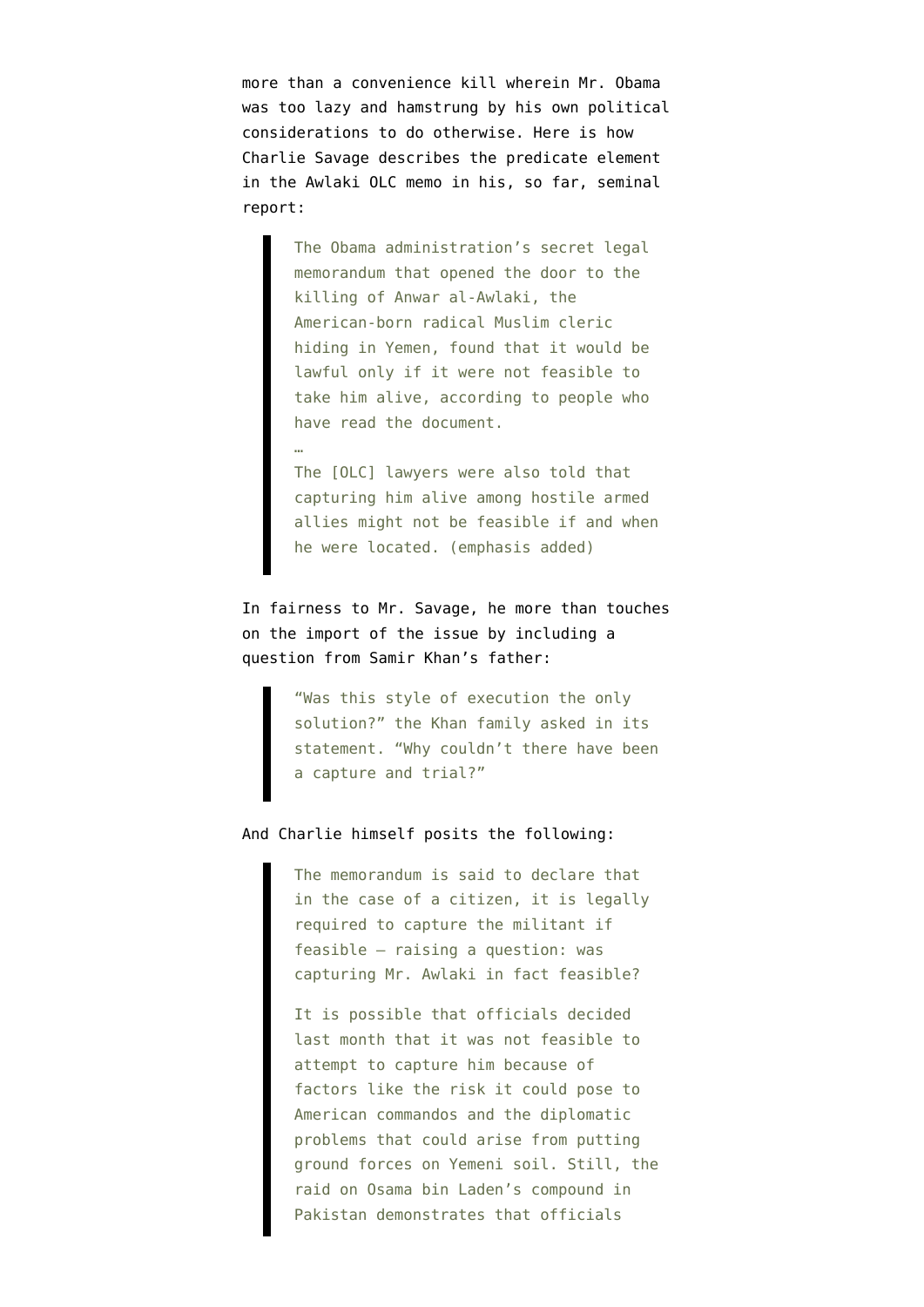have deemed such operations feasible at times.

So Obama Administration "officials decided last month that it was not feasible to attempt to capture" Awlaki. Most everybody has taken that on faith, but should they? The US had had Awlaki under intense surveillance for quite some time. The US also claims to be strong strategic partners with Pakistan. It is doubtful Yemen really cared all that much about Awlaki, as he was a noisy American. Who says there was no way between the combined capabilities of the US and Yemen Awlaki could not at least be attempted to be captured?

Now, I am not saying it is clear Awlaki could have been captured and brought to trial, just that it is not a given that it was impossible. Who makes those decisions, and on what exact basis and criteria? Anwar Awlaki, for everything you want to say about him, had *never* been charged with a crime, much less convicted of one, and he retained Fourth, Fifth and Sixth Amendment rights as a US citizen. If the precedent for extrajudicial execution of American citizens is being set at the whim of the President, then American citizens should know how and why.

So, hats off to Charlie Savage for having raised the critical question on necessity; problem is, however, it was only a question. There was, and is, no more specific information for him, or us, to go on from the Administration. Which leaves the remainder of the citizenry and chattering classes effectively working off of the glittering generalities and assumptions propounded by the government. And, in case you did not notice, there was effectively no discussion of the kill or capture paradigm in all the hubbub of the recent NDAA discussion. So, we are no further along in this regard than we were when Awlaki was terminated with prejudice. I will likely come back to the kill or capture paradigm at a later date, because it is a fascinating discussion in terms of history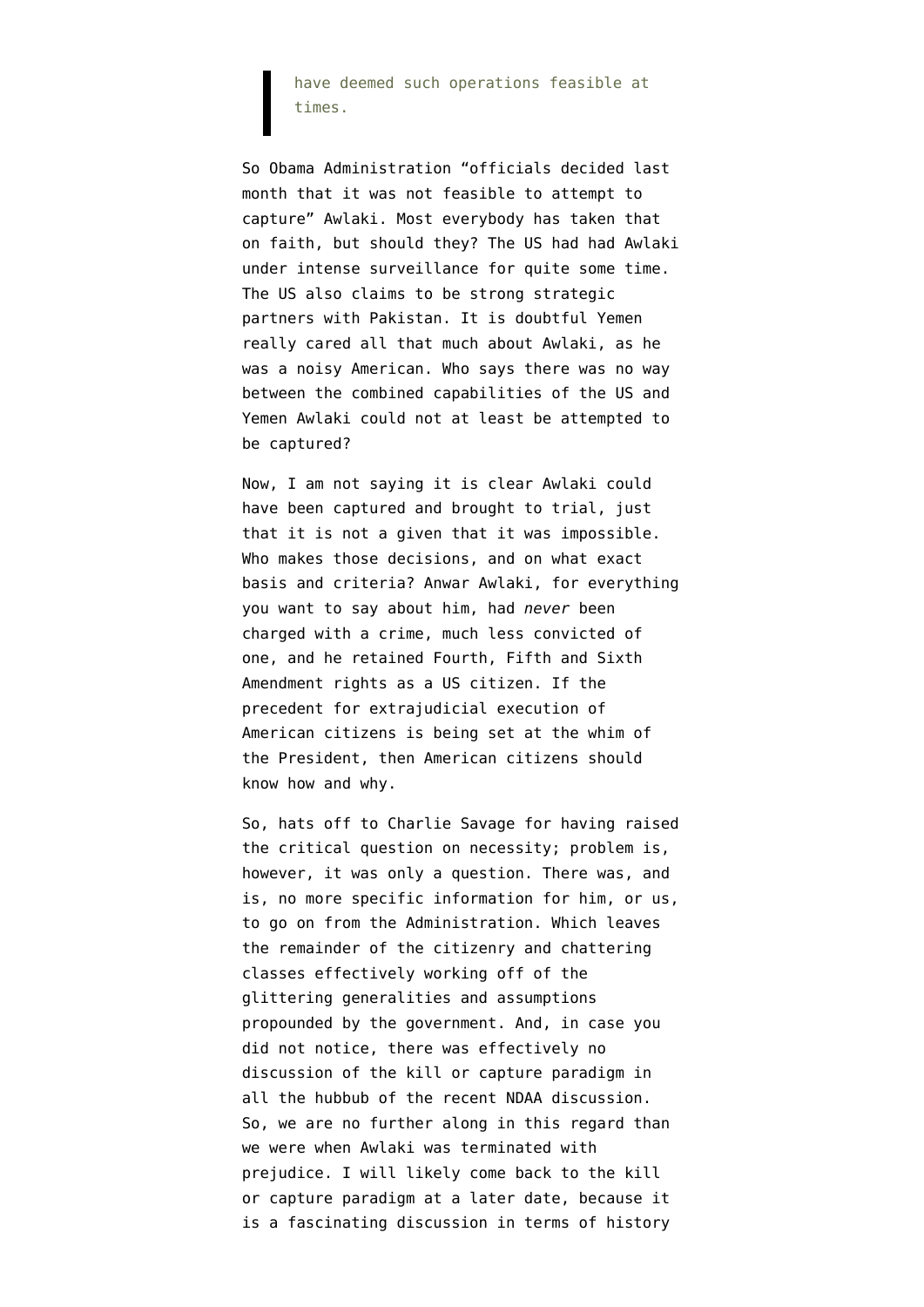and protocols.

Which brings us back to where we started here. These are life and death matters for those, like Awlaki (and Samir Khan too, as it is quite likely the US had reason to know he was in Awlaki's "collateral damage" radius), that are placed on the President's kill list and, to the rest of us, are of rude foundational importance to the very existence of American rule of law and constitutional governance. For all the sturm and drang surrounding the release of the torture memos, the resulting discussion has been sober, intelligent, and important. The publication of the torture memos has provided a template not only showing how it can be done, but proving that it can and should be done.

The same as was the case with the OLC torture memos holds true in regards to the OLC kill list targeting memo for Anwar al-Alawki and the related memos the Obama Administration is relying on. The documents should be released by the Obama administration with no more than the absolute minimal redaction necessary to truly protect means and methods.

If the Obama administration insists on hiding such critical knowledge and information necessary for the knowing exercise of democracy within the United States, then Mr. Obama and his administration should have the intellectual consistency and honesty to investigate and prosecute those within his administration responsible for the serious leaks to Charlie Savage and the New York Times of classified information that has previously been deemed in court and under oath to be "state secrets". If you can prosecute Bradley Manning, surely there should be some effort to bring Savage's leaker to justice. Except there will be none of that, because it was almost certainly ordered by the White House as a selective propaganda ploy to bolster their extrajudicial killing program.

As hard as it is to believe, I, at the time, contacted the Obama Department of Justice and they oficially stated "no comment" when these